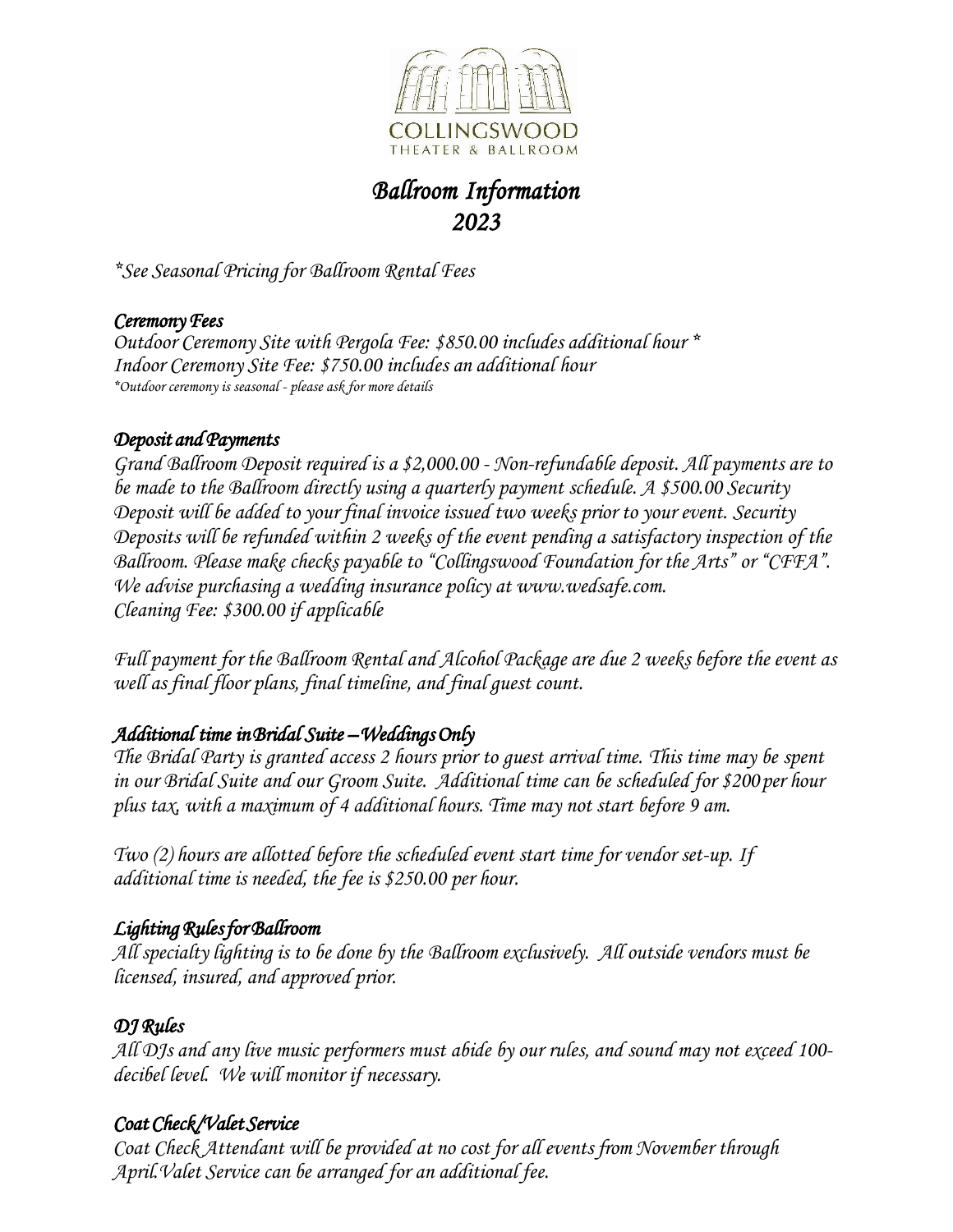# *Ballroom Rental Fees 2023 see additional pricing below*

*(5-hour reception)*

## *January, February, and March*

*Saturday Price: \$3,500.00 Friday and Sunday Price: \$3,000.00* 

*April, May, June, July, August, September, October, November, and December* 

> *Friday Price: \$3,500.00 Saturday Price: \$4,500.00 Sunday Price: \$3,000.00*

> > *New Year's Eve \$5,000.00*

*\*Plus NJ Sales Tax*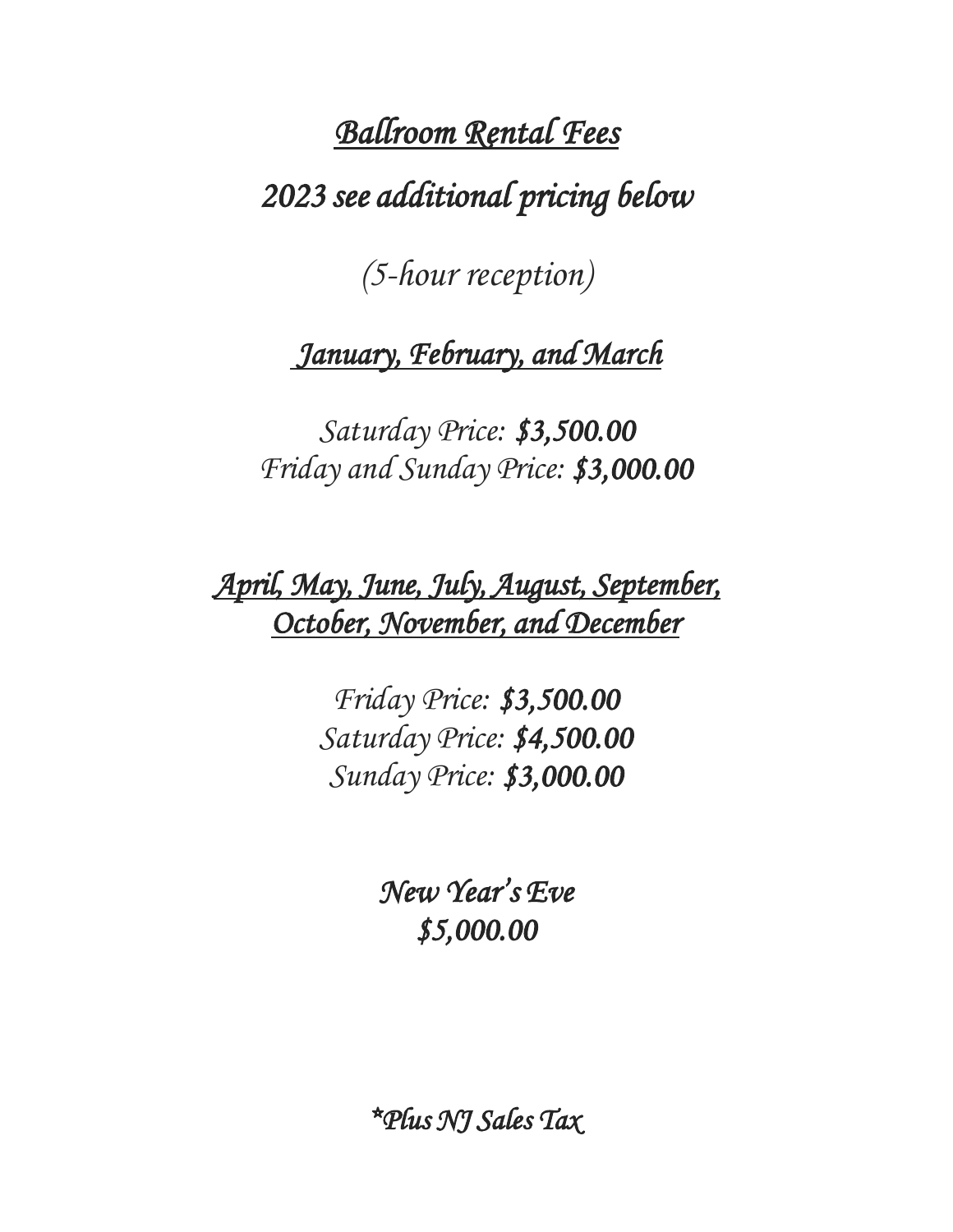### *List of Approved Caterers*

*Cherry Hill, NJ 08002 Williamstown, NJ 08094 (856) 795-0172 (856) 629-2211*

*2114 Branch Pike 831 Stone Rd (856) 303-8828 (609) 820-0200*

#### *Summit Catering*

*428 Kelley Drive, Suite C West Berlin, NJ 08091 (856) 768-8003 [www.summitcatering.com](http://www.summitcatering.com/)*

### *Andreotti's Catering Anthony & Cleopatra Catering*

*1601 Chapel Avenue West 2379 Black Horse Pike [www.andreottis.com](http://www.andreottis.com/) [www.anthonyandcleopatracaterers.com](http://www.anthonyandcleopatracaterers.com/)*

#### *Due Amici Catering McFadden's Catering*

*Cinnaminson, NJ 08077 Laurel Spring, NJ 08021 [www.dueamicinj.com](http://www.dueamicinj.com/) [www.lakesidemanor.com](http://www.lakesidemanor.com/)*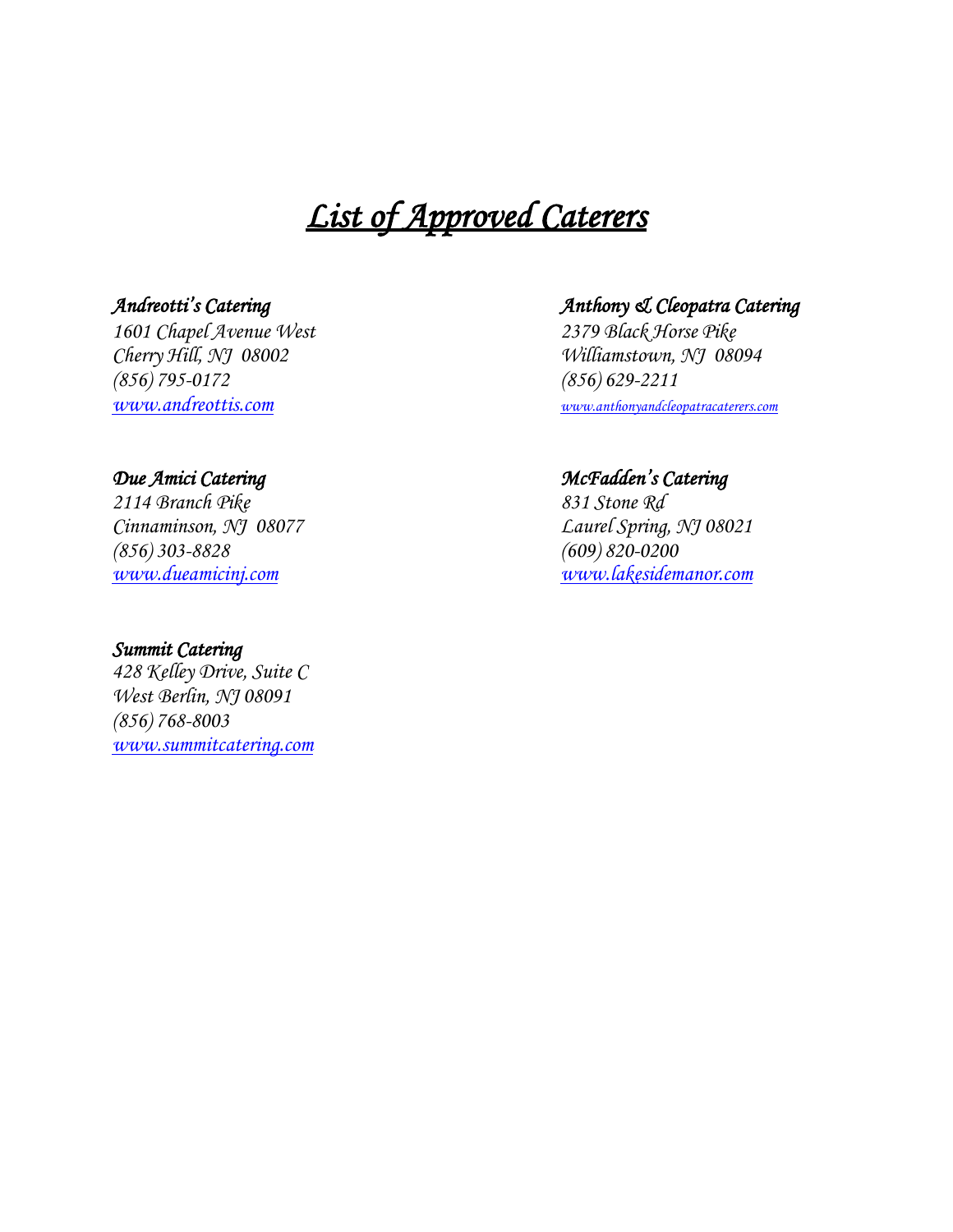### *2023 Beer & Wine Bar Package*

*Cabernet, Chardonnay, Merlot, Pinot Grigio & White Zinfandel, and soda*

### *\$18.00 per person plus NJ Sales Tax*

### *2023 Premium Bar Package*

*Absolut, Tito's, Three Olives Cherry, Tanqueray, Bacardi, Captain Morgan, Malibu, Dewar's, Johnny Walker Red,Seagram's VO, Jack Daniels, Jim Beam, Southern Comfort, Old Bushmills, Cabrito Reposado, Hennessey, Amaretto, Kahlua, Sweet & Dry Vermouth, Bailey's, Peach Schnapps, SourApple, Blue Curacao, Triple Sec, Watermelon Pucker, Cabernet, Chardonnay, Merlot, Pinot Grigio, White Zinfandel, and all bar mixers and garnishes.*

*\$25.00 per person plus NJ Sales Tax* 

### *2023 Grand Bar Package*

*Stolichnaya, Grey Goose, Tito's, Three Olives Cherry, Bombay Sapphire, Captain Morgan, Cruzan Light Rum, Malibu, Johnny Walker Black, Johnny Walker Red, Crown Royal, Jameson, Makers Mark, Southern Comfort, Patron, Jose Cuervo Gold, Hennessey, Disaronno Amaretto, Sweet & Dry Vermouth, Bailey's, Chambord, Cointreau, Grand Marnier, Kahlua, Blue Curacao, Peach Schnapps, Sour Apple, Triple Sec, Watermelon Pucker, Cabernet, Chardonnay, Merlot, Pinot Grigio, White Zinfandel, and all bar mixers and garnishes.*

### *\$27.00 per person plus NJ Sales Tax*

*The above packages include a Complimentary Champagne toast for all adult guests and are servedwith your choice of Two Draft Beers:*

> *Budweiser, Bud Light, Coors Light, Heineken, Miller Lite, Yuengling. Flying Fish: Hopfish IPA, EPA or Exit 4 Yards: Brawler, Extra Special Ale, or IPA Please ask about additional beer options.*

*Dinner Wine Service is available starting at \$150 plus tax depending on guest count.*

*All guests under 21 years of age will be \$8.50 per person*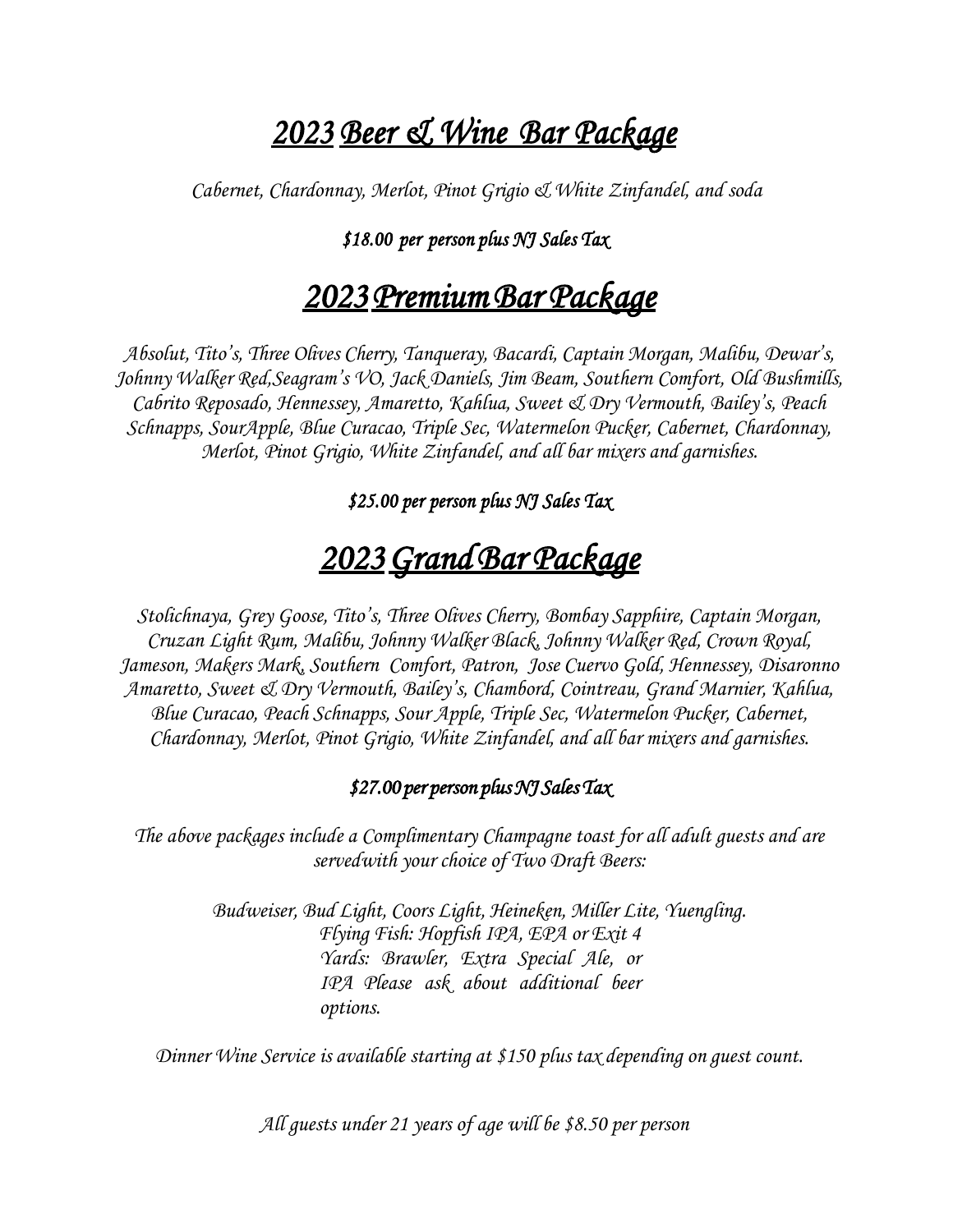## *Estimated per person pricing for Venue Rental and \$25.00 per person Premium Bar Package*

### *Estimated Per Person Price for \$3,000 Rental Including the \$25 Premium Bar Package*

100 guests = \$55.00 per person 150 guests = \$45.00 per person 200 guests = \$40.00 per person 250 guests = \$37.00 per person

### *Estimated Per Person Price for \$3,500 Rental Including the \$25 Premium Bar Package*

100 guests =  $$60.00$  per person 150 guests = \$48.33 per person 200 guests =  $$42.50$  per person 250 guests = \$39.00 per person

### *Estimated Per Person Price for \$4,500 Rental Including the \$25 Premium Bar Package*

100 guests = \$65.00 per person 150 guests = \$51.67 per person 200 guests = \$45.00 per person 250 guests = \$41.00 per person

### *Estimated Per Person Price for New Year's Eve Rental Including the \$25 Premium Bar Package*

100 guests =  $$75.00$  per person 150 guests = \$58.33 per person 200 guests = \$50.00 per person 250 guests = \$45.00 per person